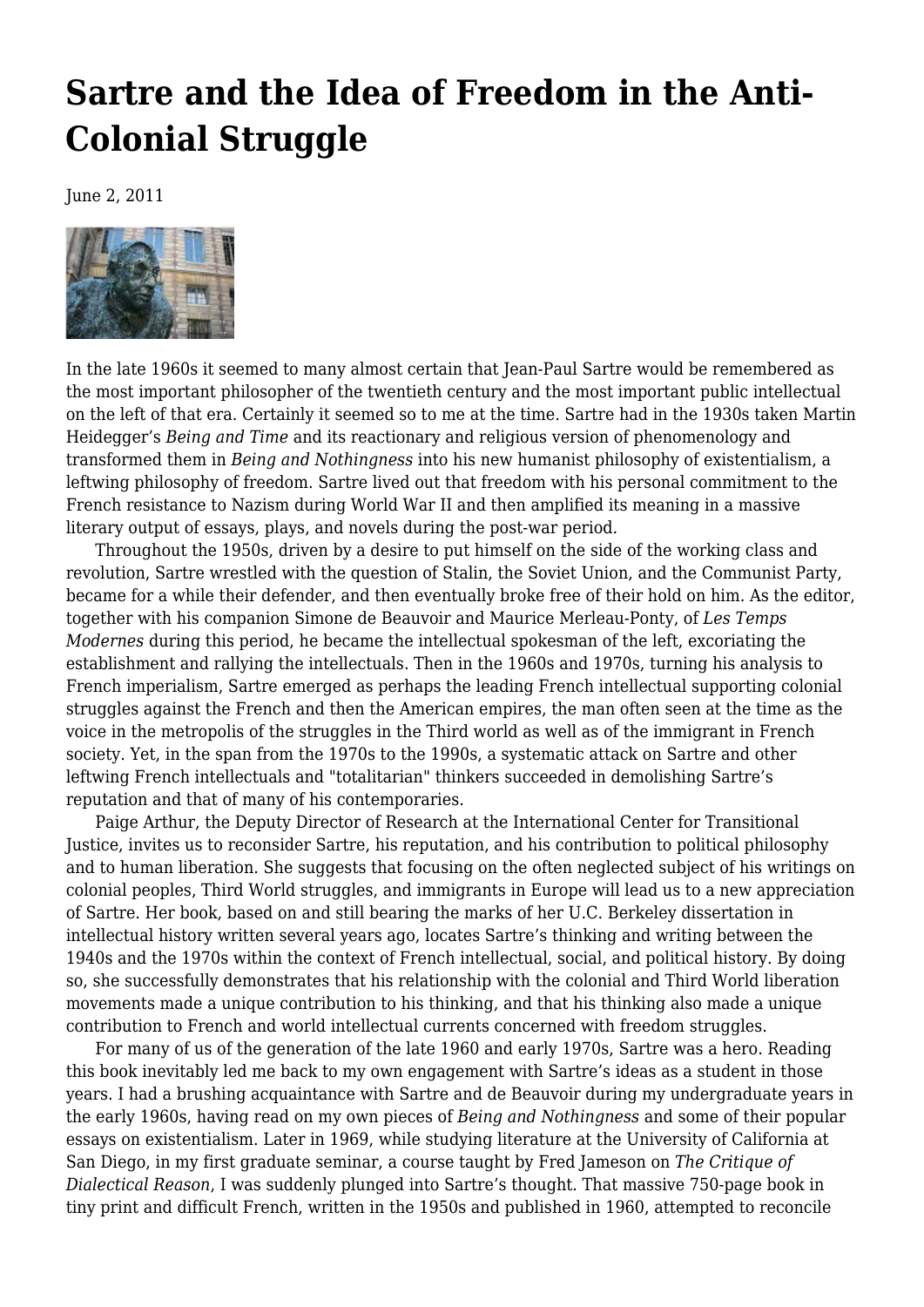Marxism with its emphasis on the determining role in history of economic and social structures with Sartre's own existentialism and its stress on individual human freedom in the face of death. The encounter would leave me an existentialist Marxist, convinced by Sartre that Marxism and existentialism—together with the Freudian psychoanalysis—provide a more complete understanding of the dynamics of human life than any one of them alone. (Herbert Marcuse, author of *Eros and Civilization*, was also at UCSD when I was there, and all of us were reading Wilhelm Reich's books and his Sex-Pol Essays.)

 Arthur places at the center of her book *The Critique of Dialectical Reason* which I had read back in 1969 with its account of the contest between, on the one hand, the "practico-inert" of inherited social structures and, on the other, the "group-in-fusion," representing movements for social change attempting to overcome those structures. In *Being and Nothingness*, Sartre had developed a philosophy which revolved around the dynamic relationship between self and Other, and which consequently could not adequately address social and historical issues. Then, later, in order to account for society and history, Sartre in *The Critique* developed a theory of social groups and historical change. Clearly influenced by Marxism, *The Critique* argued that social reality, particularly social institutions, provided the parameters of human choices, choice about actions that were taken by groups, but as a result of decisions ultimately made by individuals.

 At the same time, *The Critique* provided a bridge between Sartre's early writings on race issues, such as *Anti-Semite and Jew* (1945), and his later writing on colonialism. While Sartre addressed the social problem of anti-Semitism in his powerful and famous little book, arguing the inert rocklike character of the anti-Semite's beliefs, he had not yet created his own philosophical structure to account for society, group attitudes and behavior, or social change. His companion, Simone de Beauvoir, in her book *The Second Sex* (1949), preceded Sartre in the development of a more historical and complex account of group attitudes and actions as she attempted to account for the historical oppression of women. Sartre struggled with these questions and others during the 1940s in his *Notebooks for an Ethics* but, disappointed with the inconclusive results, left the book unpublished; it was published posthumously in 1980. He did not finally get these things clear in his mind until the end of the 1950s. *The Critique* then represented a synthesis of Sartre's thought on both the nature of society and social change and also on colonialism and resistance to it, though the latter has often be overlooked and Arthur is to be thanked for bringing it to our attention. At the same time, *The Critique*, can be read as an analysis of Stalinism and the Soviet Union which was the beginning of the end of Sartre's flirtation with Soviet Communism and with the French Communist Party.

Sartre wrote a great deal on the French wars in Algeria, which became the turning point in twentieth century French history. Placing himself squarely on the side of the Algerians, Sartre argued that European colonialism arose from racism, the search for low-wage labor, and the imperial armies' violence. In doing so, Sartre and a whole generation of French intellectuals and students moved to the left of the French Communist Party. Sartre, beginning in 1957, accused the Communists of following the Socialists who in turn were following the lead of the French imperial state. When by the early 1960s the Algerian War had led to a deep political crisis with French colonists, French military units, and the French right driven to engage in armed attacks in France itself, de Gaulle's government recognized Algeria's independence in 1962. Ironically, de Gaulle's recognition of Algerian independence removed the principal issue around which the far left had emerged. With the end of the war in Algeria, however, Sartre and other leftwing intellectuals turned to the critique of the role of the United States in Vietnam, opposing America's global ambitions. Above all Sartre became the intellectual defender of armed struggle against imperialism.

 Arthur discusses the way that during the 1960s and 1970s Sartre developed a defense of guerrilla warfare in Africa, Asia, and Latin America, while he drew a rather blurry line between guerrilla warfare which he supported and terrorism which he suggested he didn't. Sartre ultimately became, Arthur writes, the French and international spokesman for Third Worldism, or for a version